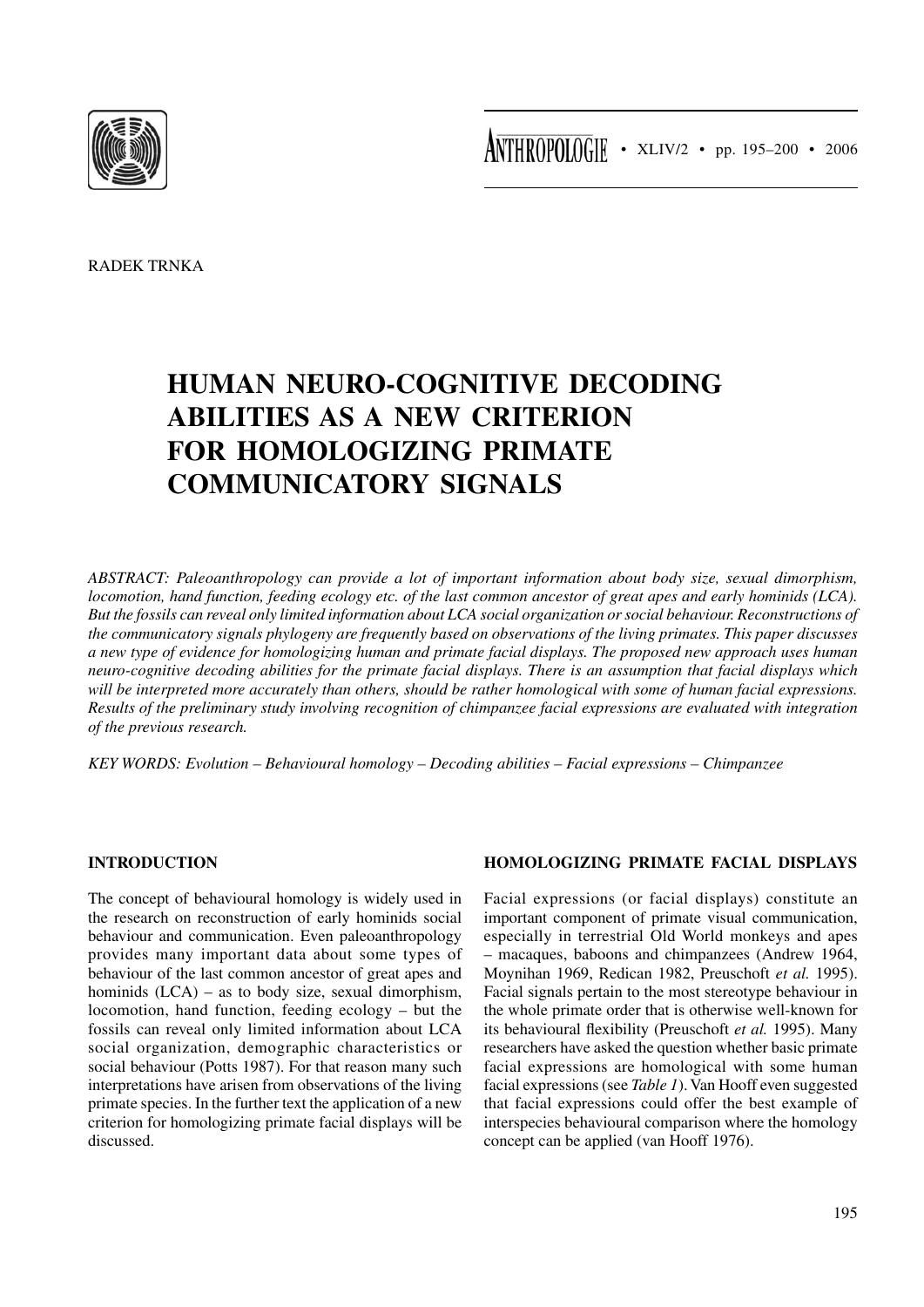|                                     |                                                       | TABLE 1. Classifying homology between human and chimpanzee facial expressions in previous research. |                                    |                                                    |                                                                                                                            |                                                     |                                      |
|-------------------------------------|-------------------------------------------------------|-----------------------------------------------------------------------------------------------------|------------------------------------|----------------------------------------------------|----------------------------------------------------------------------------------------------------------------------------|-----------------------------------------------------|--------------------------------------|
| Basic                               |                                                       |                                                                                                     |                                    | Possible homologies in human facial expressions    |                                                                                                                            |                                                     |                                      |
| chimpanzee<br>expressions<br>facial | no homology in human human anger<br>facial repertoire |                                                                                                     | human fear                         | human smile                                        | human laughter                                                                                                             | human sadness                                       | begging                              |
| waa bark                            | Chevalier-Skolnikoff<br>1973,                         | Jolly 1972                                                                                          |                                    |                                                    |                                                                                                                            |                                                     |                                      |
|                                     | Eibl-Eibelsfeldt 1989<br>Redican 1982,                |                                                                                                     |                                    |                                                    |                                                                                                                            |                                                     |                                      |
| scream face                         | Preuschoft 2000<br>Redican 1982,                      | Chevalier-Skolnikoff 1973,<br>Eibl-Eibelsfeldt 1989<br>Jolly 1972,                                  |                                    |                                                    |                                                                                                                            |                                                     |                                      |
| glare                               |                                                       | Chevalier-Skolnikoff 1973,<br>Preuschoft 2000<br>Redican 1982,                                      | Jolly 1972                         |                                                    |                                                                                                                            |                                                     |                                      |
|                                     |                                                       |                                                                                                     |                                    | van Hooff 1967, 1972,<br>1976.                     |                                                                                                                            |                                                     |                                      |
| silent bared teeth                  |                                                       |                                                                                                     | Redican 1982, Pitcairn et al. 1976 | Chevalier-Skolnikoff 1973,<br>Preuschoft 1992,     |                                                                                                                            | Jolly 1972                                          |                                      |
| display                             |                                                       |                                                                                                     |                                    | Eibl-Eibelsfeldt 1989,<br>Schmidt 2001,            |                                                                                                                            |                                                     |                                      |
|                                     |                                                       |                                                                                                     |                                    | Fairbanks 1977, van Hooff<br>1981, Preuschoft 2000 |                                                                                                                            |                                                     |                                      |
| play face                           |                                                       |                                                                                                     |                                    | Bolwig 1964                                        | van Hooff 1967, 1972, 1976, 1981,<br>Fairbanks 1977, Redican 1982,<br>Chevalier-Skolnikoff 1973,<br>Eibl-Eibelsfeldt 1989, |                                                     |                                      |
|                                     |                                                       |                                                                                                     |                                    |                                                    | Preuschoft 1992, Preuschoft 2000,<br>Schmidt et al. 2001                                                                   |                                                     |                                      |
| silent open mouth<br>display        |                                                       |                                                                                                     |                                    | Eibl-Eibelsfeldt 1989                              |                                                                                                                            |                                                     |                                      |
| pout face                           | Preuschoft 2000<br>Redican 1982,                      |                                                                                                     |                                    |                                                    |                                                                                                                            |                                                     | Eibl-Eibelsfeldt 1989<br>Jolly 1972, |
| whimper face                        | Redican 1982                                          |                                                                                                     |                                    |                                                    |                                                                                                                            | Chevalier-Skolnikoff 1973,<br>Eibl-Eibelsfeldt 1989 |                                      |
| cry face                            |                                                       |                                                                                                     |                                    |                                                    |                                                                                                                            | Chevalier-Skolnikoff 1973,<br>Eibl-Eibelsfeldt 1989 |                                      |
| hoot face                           | Eibl-Eibelsfeldt 1989<br>Jolly 1972                   |                                                                                                     |                                    |                                                    |                                                                                                                            |                                                     |                                      |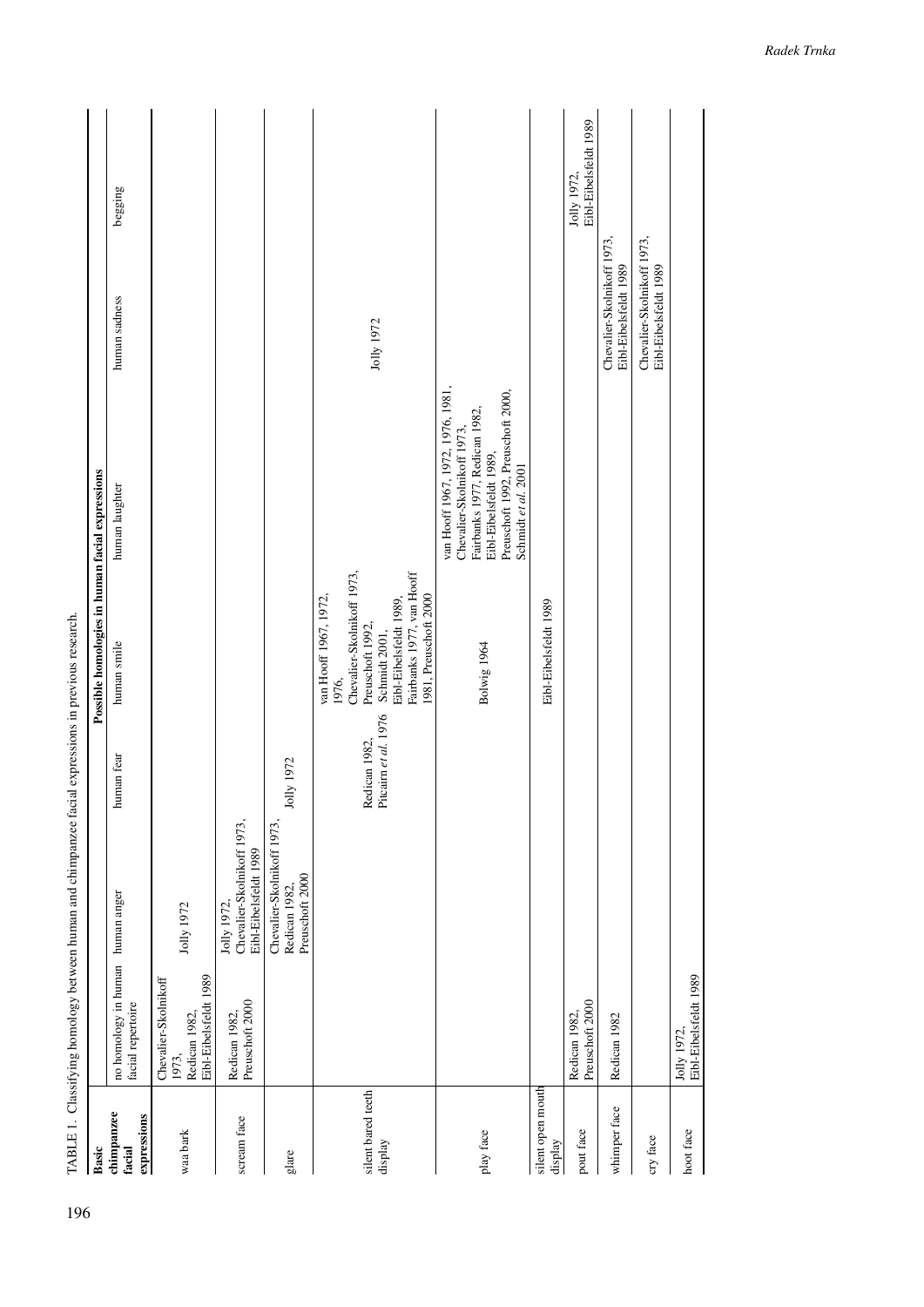Preuschoft (1995) critically reviewed the methods commonly used for homologizing primate facial display. Relevance of six criteria is discussed in this study (Preuschoft 1995):

- 1. The stereotypy of facial displays (Lorenz 1950);
- 2. The similarity of individual facial components (Remane 1952, Wickler 1967);
- 3. The similarity of facial musculature (Tinbergen 1962, Atz 1970);
- 4. The existence of intermediate displays (Remane 1952);
- 5. The presence of the display in a large number of related species (Remane 1952, Wickler 1961);
- 6. The association of the display with the same motivation complex (Boerends 1958, Atz 1970, Hinde*,* Tinbergen 1958, Tinbergen 1959).

Finally she affirmed only three relevant criteria for assessing homology of human and primate facial expressions – 1. the stereotypy of facial displays, 2. the similarity of individual facial components and, in a lesser extent, 3. the similarity of facial musculature. In the third criterion Preuschoft pointed out the fact that "new" uniquely human facial muscles could be developed from older structures during the process of differentiation of the facial musculature (Preuschoft 1992: 126).

We can see quite large incongruity in the assessment of homology of individual chimpanzee and human facial expressions studied by researchers in *Table 1*. Silent bared teeth display (or grimace) and play face (or relaxed open mouth face) seem to be the most discussed chimpanzee facial displays in this way. Quite large agreement occurs among researchers in considering play face as a possible homology for human laughter (Darwin 1872, Kohts 1935, Foley 1935, Yerkes 1943, Blurton Jones 1969, Jolly 1972, Chevalier-Skolnikoff 1973, Pitcairn Eibl-Eibesfeldt 1976, van Hooff 1967, 1972, 1981, Redican 1982, Eibl-Eibelsfeldt 1989, Preuschoft 1992, 2000, Preuschoft, van Hooff 1995, Schmidt, Cohn 2001). In contrast, Redican and Pitcairn assessed silent bared teeth display as a homology of human fear (Redican 1982, Pitcairn, Eibl-Eibesfeldt 1976), Jolly as a homology of human sadness (Jolly 1972) and other scholars considered bared teeth as a homology of human smile (van Hooff 1967, 1972, 1976, 1981, Chevalier-Skolnikoff 1973, Fairbanks 1977, Redican, 1982, Eibl-Eibelsfeldt 1989, Preuschoft 1992, 2000, Schmidt, Cohn 2001). Also in homologizing other chimpanzee facial displays there seems to be more than one opinion stream. Then, another criterion would be helpful for new assessment of homology of human and primate facial signals.

## **DISCUSSING A NEW CRITERION FOR THE ASSESSMENT OF HOMOLOGY**

This paper proposes a new type of evidence for homology of human and primate facial displays using human neurocognitive decoding abilities for these signals. There is an assumption that facial displays, which will be interpreted more accurately than others, should be rather homological with some of human facial expressions. This criterion is connected with Preuschoft's criterion number two – similarity of individual facial components, but it does not mean detailed comparisons of particular facial components and their positions or construction of facial ethograms. In contrast, the proposed criterion is based on the human ability to recognize facial changes and their meaning as one complex, as we are used to do in everyday social interaction.

Foley's study from the year 1935 constitutes one of the rare attempts for testing human decoding abilities for chimpanzee facial expressions (Foley 1935). Unfortunately, due to its age and former state of knowledge, this research proved several crucial limitations. First, Foley used six photos of a five-year-old chimpanzee male that was raised by human keepers from early childhood (photos by Ladygina Khots 1935). Maybe for that reason, two of the six photos represented different facial configuration than that commonly observed in common chimpanzee groups in wild nature or in captivity (Fig. 5 – anger, Fig. 2 – sadness, pp. 42). Second, 127 students who judged the photos were asked to choose 1 of 16 given options consisting of verbal expressions for human emotions<sup>1</sup>. Some pairs of options were on the threshold of synonymy. Finally, Foley stated the following correct frequencies: 21% for neutral face, 21% for cry face, 18% for play face and 0% for hoot face.

#### **MATERIAL**

Sex composition of the population sample was directed by quota sampling to get regular proportion of males and females in the sample. Most of the respondents were students of the Czech Agricultural University between 16 and 28 years of age.

#### **METHODS**

Our present preliminary study does not correspond with the mentioned results of Foley (Trnka 2002, 2003). 100 respondents (M=50, F=50) judged 8 standardized drawings of chimpanzee facial displays (drawings by Chevalier-Skolnikoff 1973). We carried out a pilot study with the intention to verify our research implement (N=20 students – not involved in the main sample). There was a good idea

<sup>1</sup> Preuschoft pointed out to the risk of anthropomorphic confusion in the comparative research when using human verbal repertoire for chimpanzee facial expressions (Preuschoft 2000). It seems better to employ rather the verbal terms commonly used for animal behaviour whenever possible in this way (such as threat, playfulness, submission, etc).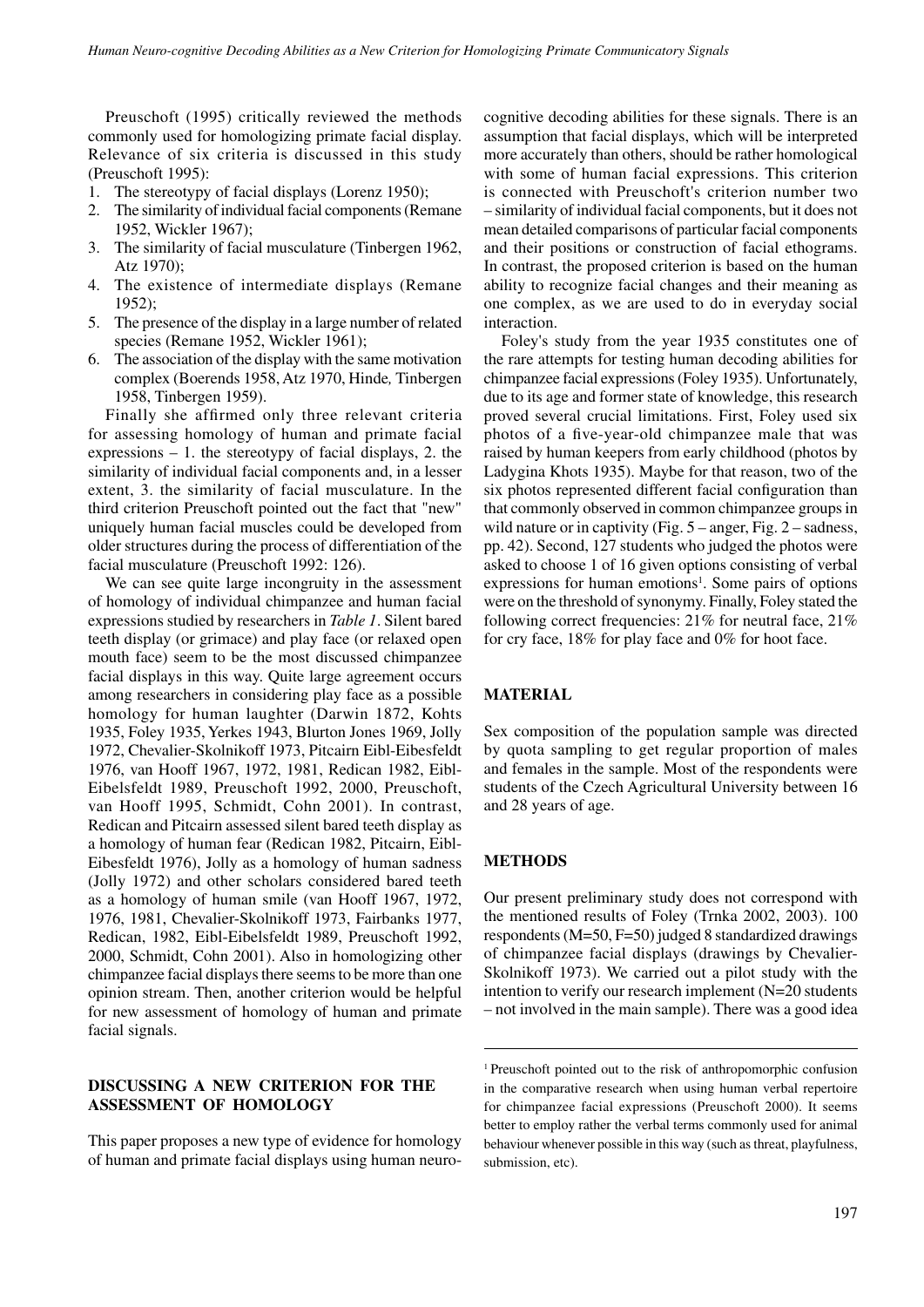| <b>Chimpanzee facial expressions</b> | <b>Total correct</b><br>frequency | Males correct<br>frequency | <b>Females correct</b><br>frequency |
|--------------------------------------|-----------------------------------|----------------------------|-------------------------------------|
| glare                                | 62.6                              | 60.0                       | 65.3                                |
| hoot face                            | 44.4                              | 44.0                       | 44.9                                |
| whimper face                         | 31.3                              | 40.0                       | 22.4                                |
| scream face                          | 26.3                              | 26.0                       | 26.5                                |
| pout face                            | 20.2                              | 24.0                       | 16.3                                |
| silent vertical hared teeth          | 18.2                              | 18.0                       | 18.4                                |
| silent horizontal bared teeth        | 11.1                              | 12.0                       | 10.2                                |
| waa bark                             | 5.1                               | 6.0                        | 4.1                                 |

TABLE 2. Correct frequencies in recognition of 8 chimpanzee facial expressions by students (Trnka 2003).

TABLE 3. Comparison of total correct frequencies in recognition of human and chimpanzee facial expressions (Trnka 2002).

|         | <b>Total correct frequency</b> | Total correct frequency Common total correct |           |
|---------|--------------------------------|----------------------------------------------|-----------|
|         | for human facial               | for chimpanzee facial                        | frequency |
|         | expressions                    | expressions                                  |           |
| males   | 56.2                           | 31.9                                         | 44.0      |
| females | 58.5                           | 30.4                                         | 44.5      |
| total   | 57.4                           | 31.2                                         | 44.3      |

at the start of the study – the respondents were allowed to judge each facial expression with their own words. The pilot study revealed one very important information – in most cases the respondents were not able to determine many of the showed facial expressions. Therefore we changed the "open questions" to 5 given options for each facial expression. Decision time for each judged facial expression was unlimited.

# **CONCLUSIONS**

We can see higher variance of correct frequencies than in Foley's study (see *Table 2*) that points out to the fact that people are able to recognize better at least some of the chimpanzee facial displays. However, total successfulness in recognition of chimpanzee facial expressions was lower than total successfulness in recognition of human facial expressions (respondents also judged human facial expressions – see *Table 3*). The threshold of random incidence is 20% in our questionnaire design with 5 given options, so we can conclude that 5 of 8 chimpanzee facial expressions were judged correctly with higher frequencies than the random occurrence.

Our preliminary study shows several interesting findings. The correct frequencies of whimper face (31%) and scream face (26%) indicate that these two facial expressions have homology in human facial repertoire. In relation to the previous research, the whimper can be homological with the human expression of sadness and the scream with the human expression of anger (see *Table 1*). Glare seems to be homological with human anger of lower intensity – the second type without prominent demonstration of teeth (Chevalier-Skolnikoff 1973).

Hoot face was recognized by 44% of respondents. Surprisingly, this expression has not been connected with any human facial expression in the previous research. Descriptive analysis of mouth and lips changes indicates similarity with the human facial expression of high intensity surprise<sup>2</sup>, despite chimpanzee hoot face does not prove changes in the upper part of the face (eyebrows raised high, horizontal wrinkles across the forehead, eyelids widely open).

Waa bark gained the lowest correct frequency (5%). It indicates the absence of phylogenetical connection with any of human facial expressions. The correct frequencies of both silent horizontal and silent vertical bared teeth faces, usually classified as a homology of human smile, lie

<sup>&</sup>lt;sup>2</sup> Comparison of the mouth facial components in human surprise and chimpanzee hoot face: a. chimpanzee hoot face: mouth corners retracted horizontally forwards lips greatly extended and forms a big pursed appearance with an "o" opening; b. human surprise expression: jaws half opened, lips relaxed and forms medium appearance, teeth covered or partly visible.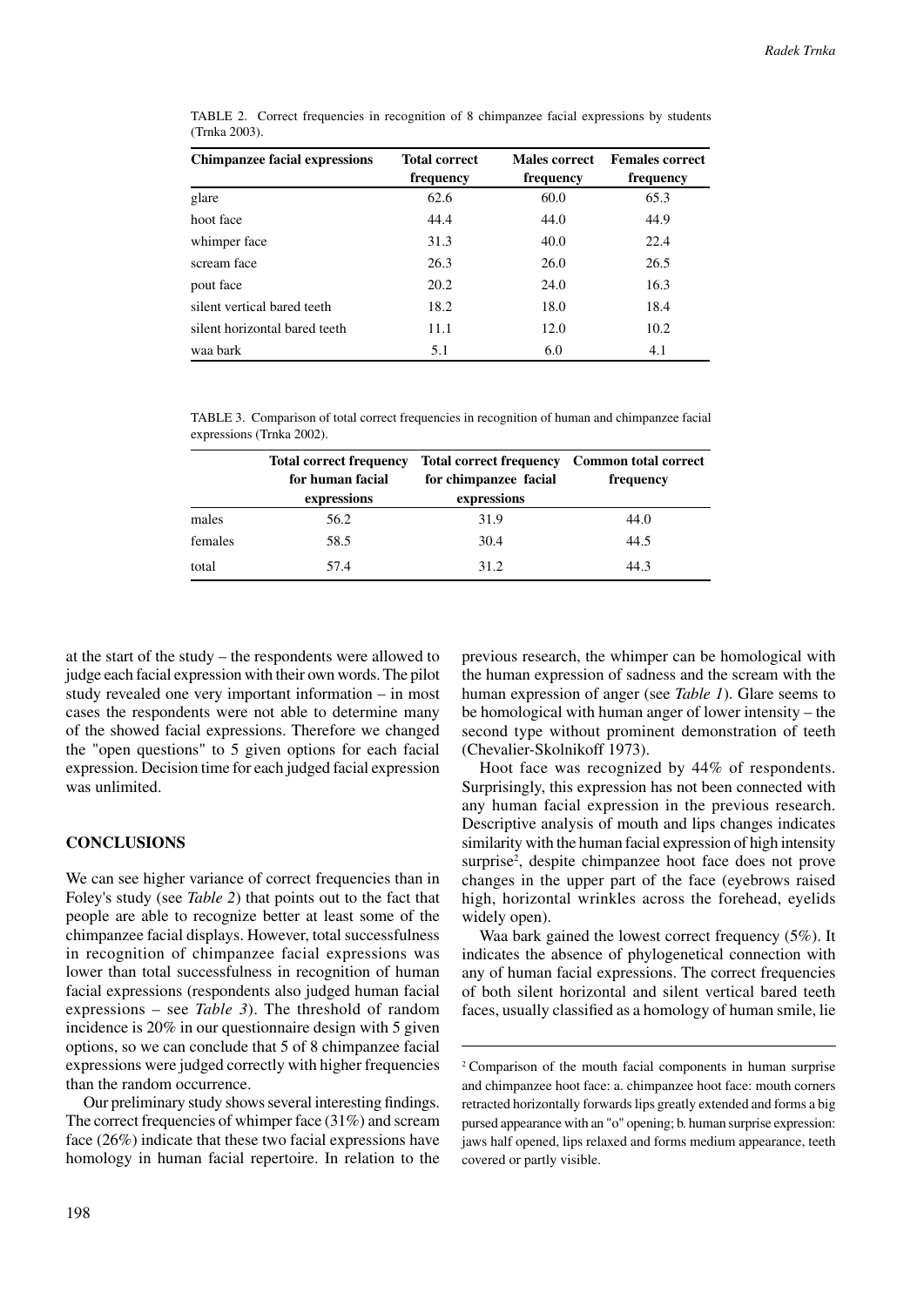under the threshold of random incidence. But the second mentioned display approaches to the threshold of random incidence, which makes assessment of this frequency considerably difficult (as in the case of pout face).

It follows from the above that the usage of the proposed criterion is limited only for evaluation whether individual facial expressions have homology in human facial repertoire or not. Nevertheless, progress in this research hypothesis can bring a new interesting view to the evolution of human visual communication in the future.

## **ACKNOWLEDGMENTS**

This project was supported by Owen F. Aldis Scholarship Fund (ISHE – International Society for Human Ethology). I thank Dr. Václav Vančata for valuable comments during the manuscript preparation.

## **REFERENCES**

- ANDREW R., 1964: The display of the primates. In: J. Buettner-Janusch (Ed.): *Evolutionary and Genetic Biology of Primates*. Pp. 227–309. Academic Press, New York.
- ATZ J., 1970: The application of the idea of homology to behavior. In: I. Aronson, E. Tobach, D. Lehman, J. Rosenblatt (Eds.): *Development and Evolution of Behavior*. Pp. 53–74. Freeman, San Francisco.
- BLURTON JONES N., 1969: An ethological study of some aspects of social behaviour of children in nursery school. In: D. Morris (Ed.): *Primate Ethology*. Pp. 437–463. Garden City, Anchor.
- BOERENDS G., 1958: Comparative methods and the concept of homology in the study of behaviour. *Archivs of Niederland Zoology* 13: 401–417.
- BOLWIG N., 1964: Facial expression in primates with remarks on a parallel development in certain carnivores. *Behaviour* 22: 167–192.
- CHEVALIER-SKOLNIKOFF S., 1973: Facial expression of emotion in nonhuman primates. In: P. Ekman (Ed.): *Darwin and Facial Expression*. Pp. 11–90. Academic Press, New York.
- DARWIN C., 1872/1998: *The Expression of the Emotions in Man and Animals*. Oxford University Press, New York. 285 pp.
- EIBL-EIBESFELDT I., 1989: *Human Ethology*. Aldine de Gruyter, New York. 863 pp.
- FAIRBANKS L., 1977: Animal and human behavior: Guidelines for generalization across species. In: M. McGuire, L. Fairbanks (Ed.): *Ethological Psychiatry: Psychopathology in the Context of Evolutionary Biology*. Pp. 87–110. Grune and Stratton, New York.
- FOLEY J., 1935: Judgement of facial expression of emotion in the chimpanzee. *J. of Social Psychology* 6: 31–67.
- HINDE R., TINBERGEN N., 1958: The comparative study of species-specific behavior. In: G. Simpson, A. Roe (Eds.): *Behavior and Evolution*. Pp. 251–268. Yale University Press, New Haven.
- JOLLY A., 1972: *The Evolution of Primate Behavior*. New York, The Maxmillian Company. 397 pp.
- KOHTS N., 1935: *Infant Ape and Human Child: Instincts, Emotions, Play, Habits*. Moscow, Scientific Memoirs of the Museum Darwinianum. 596 pp.
- LORENZ K., 1950: The comparative method in studying innate behaviour patterns. *Symposium of Social Experimental Biology* 4: 221–268.
- MOYNIHAN M., 1969: Comparative aspects of communication in New World primates. In: D. Morris (Ed.): *Primate Ethology*. Pp. 306–342. Garden City, Anchor.
- PITCAIRN T., EIBL-EIBESFELDT I., 1976: Concerning the evolution of nonverbal communication in man. In: M. Hahn, E. Simmel (Ed.): *Communicative Behavior and Evolution*. Pp. 81–113. Academic Press, New York.
- POTTS R., 1987: Reconstruction of early hominid socioecology: A critique of primate models. In: W. Kinzey (Ed.): *The Evolution of Human Behavior: Primate Models*. Pp. 28–47. State University of New York Press, New York.
- PREUSCHOFT S., 1992: Laughter and smile in barbary macaques (Macaca sylvanus). *Ethology* 91: 220–236.
- PREUSCHOFT S., 2000: Primate faces and facial expressions. *Social Research* 67: 245–271.
- PREUSCHOFT S., VAN HOOFF J. A. R. A. M., 1995: Homologizing primate facial displays: a critical review of methods. *Folia Primatologica* 65: 121–137.
- REDICAN W., 1982: An evolutionary perspective on human facial displays. In: P. Ekman (Ed.): *Emotion in the Human Face*. Pp. 212–280. Cambridge University Press, New York.
- REMANE A., 1952: *Die Grundlagen des natürlichen Systems der vergleichenden Anatomie und der Phylogenetik*. Lepzig, Goent und Portig KG. 400 pp.
- SCHMIDT K., COHN J., 2001: Human facial expressions as adaptations: Evolutionary questions in facial expression research. *Yearbook of Phys. Anthrop.* 44: 3–24.
- TINBERGEN N., 1959: Comparative studies of the behaviour of gulls (*Laridae*): A progress report. *Behaviour* 15: 1–70.
- TINBERGEN N., 1962: The evolution of animal communication A critical examination of methods. *Proceedings of the Zoological Society of London* 8: 1–6.
- TRNKA R., 2002: *Comparison of Facial Expressions in Humans and Chimpanzees*. Rarach, Prague. 25 pp.
- TRNKA R., 2003: Discrimination of chimpanzee facial expressions. In: J. Vignerová, J. Riedlová, P. Bláha (Eds.): *Anthropology and Society.* P. 197. Prague, Charles University Press.
- VAN HOOFF J. A. R. A. M., 1967: The facial displays of catarrhine monkeys and apes. In: D. Morris (Ed.): *Primate Ethology*. Pp. 9–88. Aldine, Chicago.
- VAN HOOFF J. A. R. A. M., 1972: Comparative approach to the phylogeny of laughter and smiling. In: R. A. Hinde (Ed.): *Non-verbal Communication*. Pp. 209–242. Oxford University Press, New York.
- VAN HOOFF J. A. R. A. M., 1976: The comparison of facial expression in man and higher primates. In: M. von Cranach (Ed.): *Methods of Inference from Animal to Human Behaviour*. Pp. 165–196. Aldine, Chicago.
- VAN HOOFF J. A. R. A. M., 1981: Facial expressions. In: D. McFarland (Ed.): *The Oxford Companion to Animal Behaviour*. Pp. 165–176. Oxford University Press, Oxford.